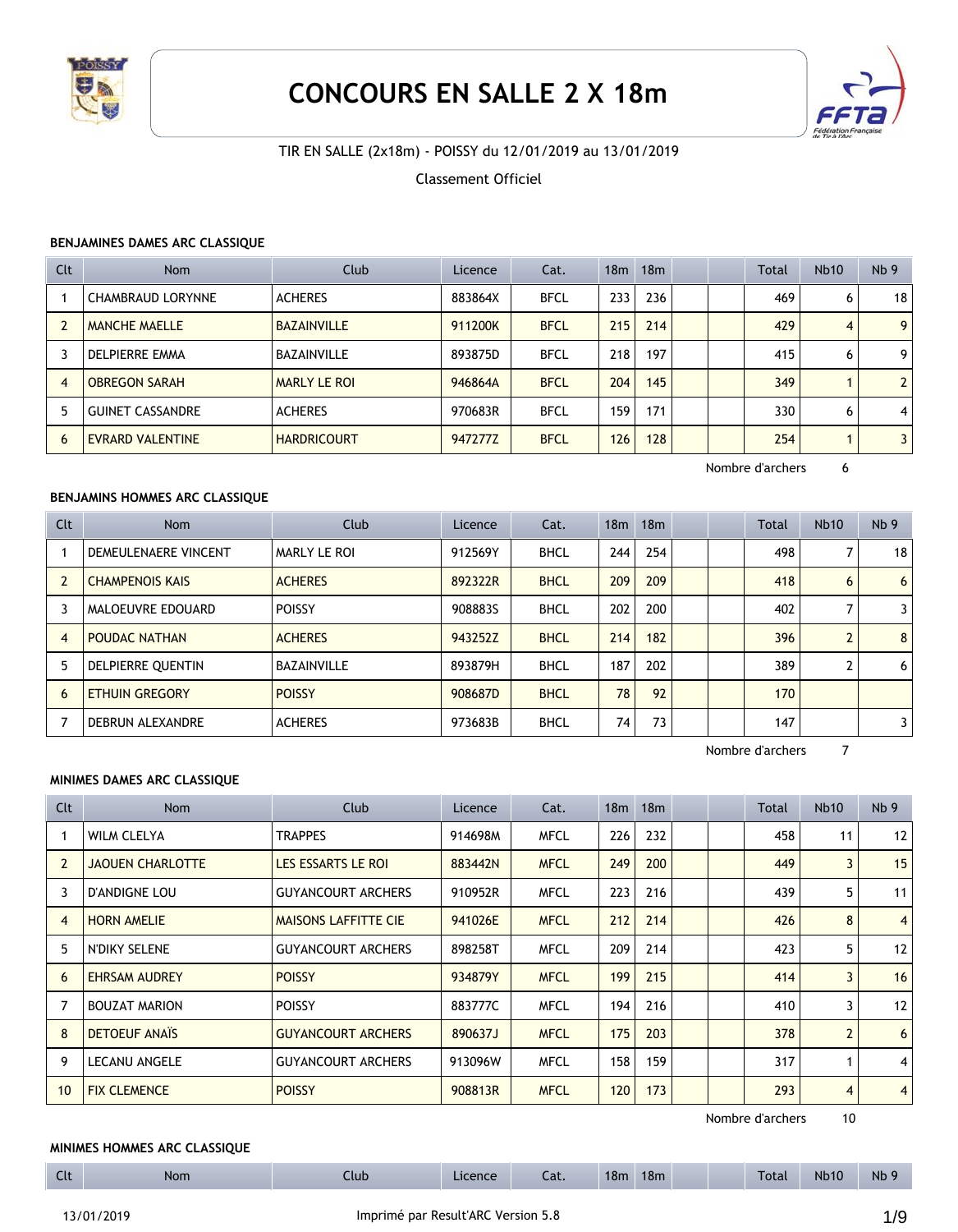|                | ROMMEVAUX THEOTIME       | <b>VILLEPREUX</b>         | 866013U | <b>MHCL</b> | 273 | 273 |  | 546 | 24 | 20             |
|----------------|--------------------------|---------------------------|---------|-------------|-----|-----|--|-----|----|----------------|
|                | <b>CHAMBRAUD THYLANN</b> | <b>ACHERES</b>            | 836560E | <b>MHCL</b> | 258 | 248 |  | 506 | 8  | 25             |
|                | BERNARD-PANAIS ALEXIS    | LES ESSARTS LE ROI        | 908218U | <b>MHCL</b> | 244 | 234 |  | 478 |    | 18             |
| $\overline{4}$ | <b>CULLIER THEO</b>      | <b>COLOMBES</b>           | 879081Y | <b>MHCL</b> | 239 | 228 |  | 467 | 6  | 16             |
| 5              | PINARD EVANN             | MANTES LA JOLIE           | 916497T | <b>MHCL</b> | 198 | 189 |  | 387 | 4  | 8              |
| 6              | <b>MARIE BAPTISTE</b>    | <b>POISSY</b>             | 859758V | <b>MHCL</b> | 171 | 179 |  | 350 | 3  | $\mathbf{3}$   |
|                | PELE KERRIAN             | <b>GUYANCOURT ARCHERS</b> | 861140X | <b>MHCL</b> | 149 | 171 |  | 320 | 3  | $\overline{7}$ |
| 8              | NOEL JORIS               | <b>GUYANCOURT ARCHERS</b> | 863077C | <b>MHCL</b> | 135 | 146 |  | 281 | 4  | 6              |
| 9              | <b>FIALAIRE PAUL</b>     | <b>VILLEPREUX</b>         | 942968R | <b>MHCL</b> | 82  | 72  |  | 154 |    | $\mathbf{1}$   |

## **CADETTES DAMES ARC CLASSIQUE**

| Clt            | <b>Nom</b>                | Club               | Licence | Cat.        | 18 <sub>m</sub> | 18 <sub>m</sub> |  | <b>Total</b> | <b>Nb10</b>              | Nb <sub>9</sub> |
|----------------|---------------------------|--------------------|---------|-------------|-----------------|-----------------|--|--------------|--------------------------|-----------------|
|                | <b>BEAUSSART PERRINE</b>  | <b>ACHERES</b>     | 884600X | <b>CFCL</b> | 241             | 246             |  | 487          | 13                       | 12 <sup>1</sup> |
| $\overline{2}$ | <b>LEROY LUCIE</b>        | <b>RAMBOUILLET</b> | 909278W | <b>CFCL</b> | 248             | 228             |  | 476          |                          | 19              |
| 3              | <b>GATEBOIS ALEXANDRA</b> | LES ESSARTS LE ROI | 834312L | <b>CFCL</b> | 235             | 228             |  | 463          |                          | 11              |
| $\overline{4}$ | <b>GIRAUD GAELLE</b>      | <b>LES MUREAUX</b> | 909623W | <b>CFCL</b> | 218             | 188             |  | 406          | $\overline{4}$           | 12              |
| 5              | <b>GICQUEL ANAIS</b>      | <b>POISSY</b>      | 860783J | <b>CFCL</b> | 120             | 171             |  | 291          | $\mathcal{P}$            | 6 <sup>1</sup>  |
| 6              | <b>JAOUEN ALIZEE</b>      | LES ESSARTS LE ROI | 858693M | <b>CFCL</b> | 135             | 128             |  | 263          | $\overline{\phantom{0}}$ | 1 <sup>1</sup>  |
|                | <b>COMPAIN JUSTINE</b>    | <b>RAMBOUILLET</b> | 935769R | <b>CFCL</b> | 108             | 147             |  | 255          | 2                        | $\vert$         |

Nombre d'archers 7

## **CADETS HOMMES ARC CLASSIQUE**

| Clt            | <b>Nom</b>                  | Club                        | Licence | Cat.        | 18 <sub>m</sub> | 18 <sub>m</sub> |  | Total | <b>Nb10</b>    | Nb <sub>9</sub> |
|----------------|-----------------------------|-----------------------------|---------|-------------|-----------------|-----------------|--|-------|----------------|-----------------|
| 1              | DE GOUVILLE DENIS           | <b>MAREIL MARLY</b>         | 886183T | <b>CHCL</b> | 270             | 266             |  | 536   | 20             | 20              |
| $\overline{2}$ | <b>DELPIERRE HUGO</b>       | <b>ELANCOURT</b>            | 810598K | <b>CHCL</b> | 242             | 252             |  | 494   | 10             | 17              |
| 3              | <b>FANCELLI ADRIEN</b>      | <b>ACHERES</b>              | 912500Y | <b>CHCL</b> | 234             | 252             |  | 486   | 10             | 17              |
| 4              | LE MAIGAT MATHIAS           | <b>BUC</b>                  | 954364C | <b>CHCL</b> | 248             | 234             |  | 482   | 10             | 22              |
| 5              | <b>GUERBE HUGO</b>          | <b>VILLIERS ST FREDERIC</b> | 812082Y | <b>CHCL</b> | 237             | 238             |  | 475   | 11             | 13              |
| 6              | <b>BROSSARD CORENTIN</b>    | <b>HARDRICOURT</b>          | 861504T | <b>CHCL</b> | 243             | 232             |  | 475   | $\overline{7}$ | 16              |
| 7              | <b>FROSSASCO ANDREA</b>     | <b>POISSY</b>               | 913781R | <b>CHCL</b> | 227             | 236             |  | 463   | 9              | 11              |
| 8              | <b>BOUZAT RONAN</b>         | <b>POISSY</b>               | 835912A | <b>CHCL</b> | 220             | 236             |  | 456   | $\overline{7}$ | 14              |
| 9              | <b>ROUX BASTIEN</b>         | <b>CARRIERES SUR SEINE</b>  | 846178J | <b>CHCL</b> | 212             | 236             |  | 448   | 9              | 11              |
| 10             | <b>FONTANA ALESSANDRO</b>   | <b>POISSY</b>               | 908688E | <b>CHCL</b> | 227             | 211             |  | 438   | $\overline{3}$ | 15              |
| 11             | <b>BOUSSIER LUCAS</b>       | <b>POISSY</b>               | 808456G | <b>CHCL</b> | 214             | 197             |  | 411   | 8              | 13              |
| 12             | <b>DESCHAMPS ROMAIN</b>     | <b>POISSY</b>               | 910705X | <b>CHCL</b> | 186             | 195             |  | 381   | 4              | 10              |
| 13             | <b>FIX THOMAS</b>           | <b>POISSY</b>               | 835908W | <b>CHCL</b> | 222             | 155             |  | 377   | 3              | $\overline{7}$  |
| 14             | <b>GUIRLINBRISON NATHAN</b> | <b>POISSY</b>               | 862520X | <b>CHCL</b> | 169             | 195             |  | 364   | $\overline{3}$ | $\overline{7}$  |
| 15             | <b>GALONZKA JEREMY</b>      | <b>MAREIL MARLY</b>         | 836755S | <b>CHCL</b> | 176             | 188             |  | 364   | 3              | 6               |
| 16             | <b>MEYER QUENTIN</b>        | <b>POISSY</b>               | 883890A | <b>CHCL</b> | 171             | 186             |  | 357   | 3              | 6               |
| 17             | <b>BARBIER ERWAN</b>        | <b>GUYANCOURT ARCHERS</b>   | 886084K | <b>CHCL</b> | 174             | 159             |  | 333   | 1              | 6               |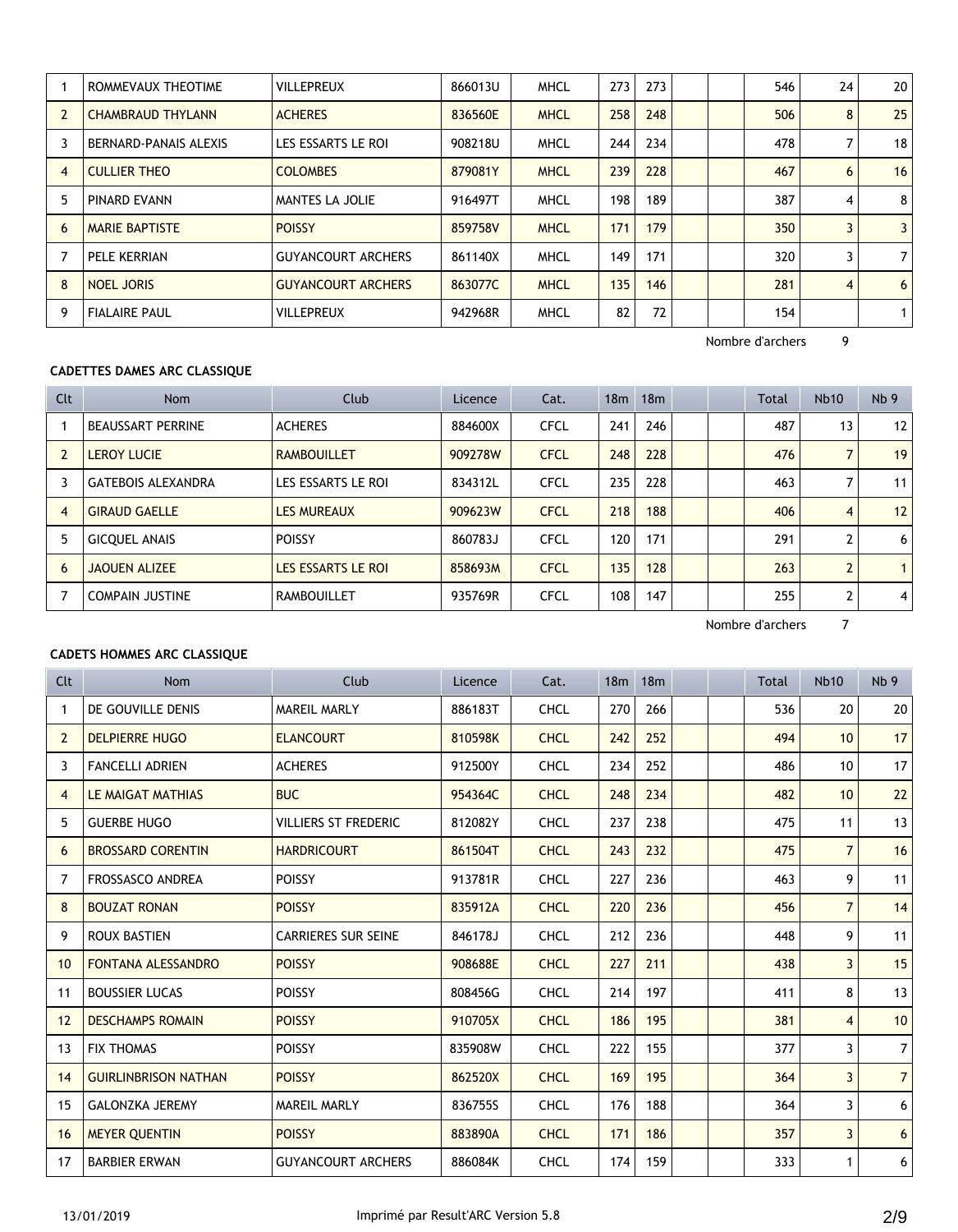| 18 | <b>LEROY REMY</b>      | <b>RAMBOUILLET</b> | 865418X | <b>CHCL</b> | 161              | 164 |  | 325 | 4 | 5 <sup>1</sup>  |
|----|------------------------|--------------------|---------|-------------|------------------|-----|--|-----|---|-----------------|
| 19 | <b>GUILLOT ANTONIN</b> | <b>VILLEPREUX</b>  | 942981E | CHCL        | 121              | 126 |  | 247 |   | $\vert$         |
| 20 | <b>BONNAULT ARTHUR</b> | <b>POISSY</b>      | 909346V | <b>CHCL</b> | 81               | 143 |  | 224 |   |                 |
| 21 | DE BROU ANTOINE        | RAMBOUILLET        | 913390R | <b>CHCL</b> | 78               | 125 |  | 203 |   | $\vert 4 \vert$ |
| 22 | <b>ROUET PAUL</b>      | <b>POISSY</b>      | 935916A | <b>CHCL</b> | 172 <sub>1</sub> |     |  | 172 |   | 4 <sup>1</sup>  |

#### **JUNIORS DAMES ARC CLASSIQUE**

| Clt | <b>Nom</b>     | Club                 | Licence | Cat.        | 18m | 18 <sub>m</sub> |  | <b>Total</b> | <b>Nb10</b> | Nb <sub>9</sub> |
|-----|----------------|----------------------|---------|-------------|-----|-----------------|--|--------------|-------------|-----------------|
|     | LEPRON JOHANNA | <b>ACHERES</b>       | 751905N | JFCL        | 261 | 254             |  | 515          | 14          | 23              |
|     | LEROY AUDREY   | <b>RAMBOUILLET</b>   | 909276U | <b>JFCL</b> | 223 | 209             |  | 432          |             |                 |
|     | LEBRETON ENORA | VILLIERS ST FREDERIC | 915858Y | JFCL        | 158 | 192             |  | 350          |             |                 |

Nombre d'archers 3

# **JUNIORS HOMMES ARC CLASSIQUE**

| Clt            | Nom                    | Club                | Licence | Cat.        | 18 <sub>m</sub> | 18m |  | <b>Total</b> | <b>Nb10</b>  | Nb <sub>9</sub> |
|----------------|------------------------|---------------------|---------|-------------|-----------------|-----|--|--------------|--------------|-----------------|
|                | <b>GOURAUD VINCENT</b> | <b>VILLEPREUX</b>   | 841383X | <b>JHCL</b> | 248             | 262 |  | 510          | 13           | 26              |
| $\overline{2}$ | <b>SANTOS PEDRO</b>    | <b>POISSY</b>       | 796435R | <b>JHCL</b> | 257             | 235 |  | 492          | 11           | 14              |
|                | DAVID ALAN             | <b>VILLEPREUX</b>   | 747927P | <b>JHCL</b> | 251             | 240 |  | 491          | 15           | 17              |
| $\overline{4}$ | ANGLADE-SIMON LEOPOLD  | <b>POISSY</b>       | 753418H | <b>JHCL</b> | 246             | 234 |  | 480          |              | 18              |
| 5              | <b>HEDOIRE MARIUS</b>  | <b>POISSY</b>       | 861838F | JHCL        | 220             | 177 |  | 397          | 5.           | 18              |
| 6              | <b>BERNADY HUGO</b>    | <b>MAREIL MARLY</b> | 859948B | <b>JHCL</b> | 188             | 179 |  | 367          | <sup>2</sup> | $\overline{7}$  |
|                | <b>VILMANT CYRIL</b>   | <b>POISSY</b>       | 808459K | <b>JHCL</b> | 109             | 109 |  | 218          |              | 5               |

Nombre d'archers 7

## **SENIORS 1 DAMES ARC CLASSIQUE**

| Clt | Nom                           | Club                  | Licence | Cat.               | 18 <sub>m</sub>  | 18m |  | <b>Total</b> | <b>Nb10</b> | Nb <sub>9</sub> |
|-----|-------------------------------|-----------------------|---------|--------------------|------------------|-----|--|--------------|-------------|-----------------|
|     | ' DI BERNARDO AURELIE         | <b>ELANCOURT</b>      | 463534S | S1FCL              | 198 <sub>1</sub> | 255 |  | 453          | 10          | 15              |
|     | <b>TRONQUOIS CANVA LOUISE</b> | <b>VESINET-CHATOU</b> | 904992M | S <sub>1</sub> FCL | 215              | 227 |  | 442          | 6           |                 |
|     | <b>MONCHARMONT CELINE</b>     | RAMBOUILLET           | 824416E | S1FCL              | 175              | 214 |  | 389          |             | ا 15            |

Nombre d'archers 3

## **SENIORS 1 HOMMES ARC CLASSIQUE**

| Clt            | Nom                        | Club                      | Licence | Cat.               | 18 <sub>m</sub> | 18m |  | Total | Nb10 | Nb <sub>9</sub> |
|----------------|----------------------------|---------------------------|---------|--------------------|-----------------|-----|--|-------|------|-----------------|
|                | <b>DODD THOMAS</b>         | <b>AUBERGENVILLE</b>      | 701986D | S1HCL              | 283             | 285 |  | 568   | 35   | 20              |
| $\overline{2}$ | <b>HERBRETEAU AURELIEN</b> | <b>TRAPPES</b>            | 443955K | S <sub>1</sub> HCL | 272             | 263 |  | 535   | 21   | 21              |
| 3              | <b>CANCELIER NICOLAS</b>   | <b>HOUILLES</b>           | 678634W | S1HCL              | 247             | 259 |  | 506   | 17   | 14              |
| $\overline{4}$ | <b>WILM FLORIAN</b>        | <b>TRAPPES</b>            | 886791D | S <sub>1</sub> HCL | 255             | 248 |  | 503   | 14   | 19              |
| 5              | LY JEAN-PHILIPPE           | <b>VESINET-CHATOU</b>     | 787073P | S1HCL              | 243             | 240 |  | 483   | 11   | 15              |
| 6              | <b>LEROY BENJAMIN</b>      | <b>ST GERMAIN EN LAYE</b> | 846808U | S <sub>1</sub> HCL | 229             | 232 |  | 461   | 13   | 14              |
|                | <b>FOUSSERET FREDERIC</b>  | <b>POISSY</b>             | 934789A | S1HCL              | 229             | 232 |  | 461   | 8    | 15              |
| 8              | <b>ETEVE XAVIER</b>        | <b>ST GERMAIN EN LAYE</b> | 922410V | S <sub>1</sub> HCL | 225             | 232 |  | 457   | 6    | 11              |
| 9              | <b>GESRET PIERRE</b>       | <b>HARDRICOURT</b>        | 453210V | S1HCL              | 236             | 215 |  | 451   | 7    | 17              |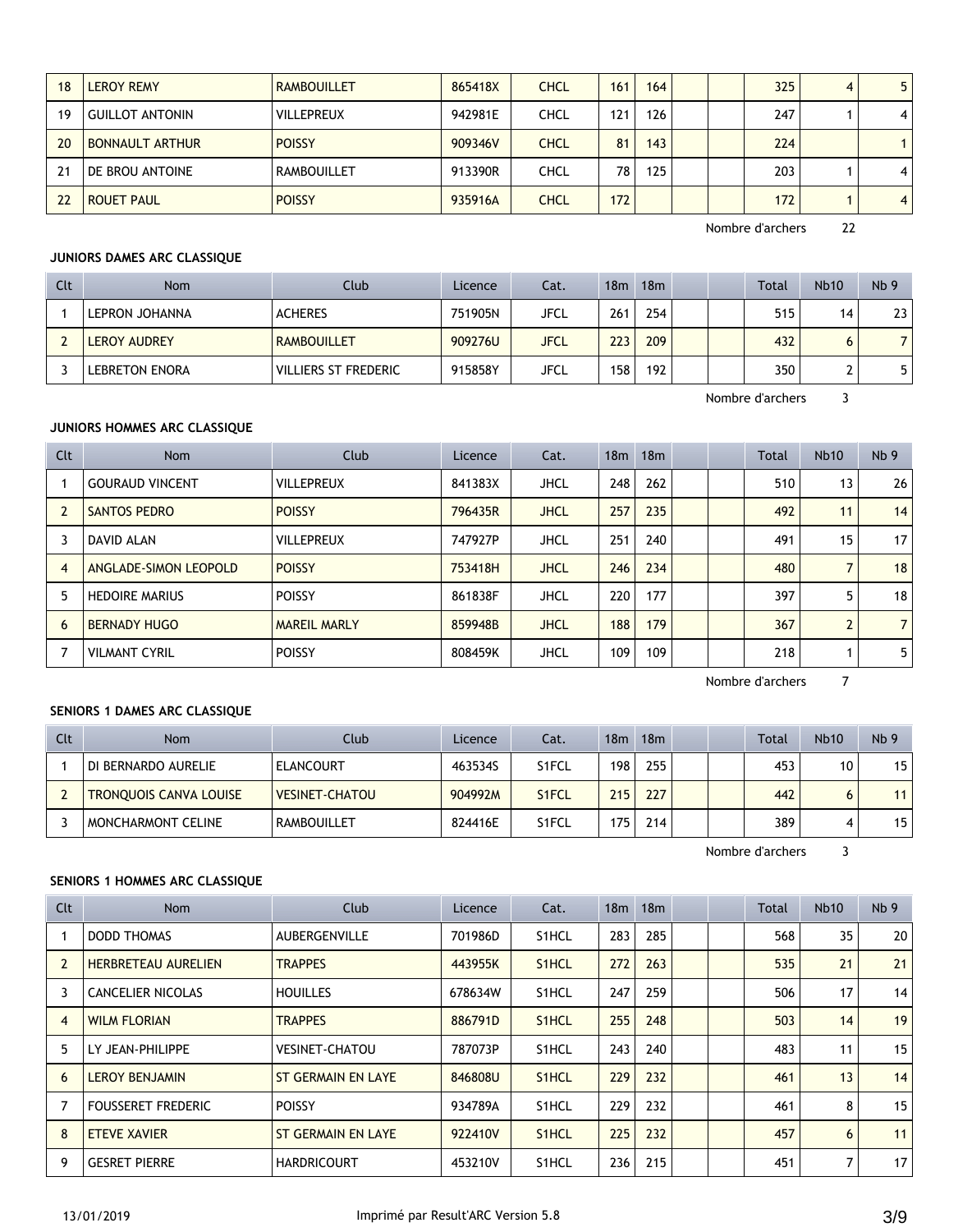| 10 | <b>CHOLET REMY</b>        | <b>VESINET-CHATOU</b> | 955899W | S <sub>1</sub> HCL | 212 | 220 |  | 432 | 13 <sup>1</sup> |
|----|---------------------------|-----------------------|---------|--------------------|-----|-----|--|-----|-----------------|
|    | <b>FOSSIER ILIAN</b>      | <b>POISSY</b>         | 940784S | S <sub>1</sub> HCL | 195 | 194 |  | 389 | 9               |
|    | <b>GUILLAUME VALENTIN</b> | <b>ACHERES</b>        | 965908A | S <sub>1</sub> HCL | 140 | 152 |  | 292 | $\vert$         |
|    | AMARY MICKAEL             | <b>VILLEPREUX</b>     | 754853T | S <sub>1</sub> HCL |     |     |  |     |                 |

# **SENIORS 2 DAMES ARC CLASSIQUE**

| Clt | Nom                             | Club                        | Licence | Cat.               | 18 <sub>m</sub> | 18 <sub>m</sub> |  | Total | <b>Nb10</b>    | Nb <sub>9</sub> |
|-----|---------------------------------|-----------------------------|---------|--------------------|-----------------|-----------------|--|-------|----------------|-----------------|
| 1   | <b>LEROUX FLORENCE</b>          | <b>HOUILLES</b>             | 339914X | S <sub>2</sub> FCL | 269             | 264             |  | 533   | 20             | 20              |
| 2   | <b>BOURDON CORINNE</b>          | <b>MARLY LE ROI</b>         | 591787X | S <sub>2</sub> FCL | 238             | 257             |  | 495   | 14             | 16              |
| 3   | <b>CHEIRON MARIE CHRISTINE</b>  | <b>VESINET-CHATOU</b>       | 701427W | S <sub>2</sub> FCL | 251             | 228             |  | 479   | 10             | 19              |
| 4   | NONNON PASCALE                  | LES ESSARTS LE ROI          | 386838B | S <sub>2</sub> FCL | 226             | 245             |  | 471   | 8              | 15              |
| 5   | <b>BENNAB KETTY</b>             | <b>VILLEPREUX</b>           | 841178Z | S <sub>2</sub> FCL | 224             | 228             |  | 452   | $\overline{7}$ | 12              |
| 6   | <b>MONTAGNE VANESSA</b>         | <b>MAISONS LAFFITTE CIE</b> | 832726M | S <sub>2</sub> FCL | 226             | 220             |  | 446   | 5              | 11              |
| 7   | <b>BELMER NATHALIE</b>          | <b>MARLY LE ROI</b>         | 942374V | S <sub>2</sub> FCL | 210             | 208             |  | 418   | 4              | $\overline{7}$  |
| 8   | <b>MARCHEGUET CATHERINE</b>     | <b>MAREIL MARLY</b>         | 770309T | S <sub>2</sub> FCL | 218             | 193             |  | 411   | $\overline{4}$ | 16              |
| 9   | <b>GICQUEL KARINE</b>           | <b>POISSY</b>               | 809384R | S <sub>2</sub> FCL | 194             | 209             |  | 403   | 4              | 8               |
| 10  | <b>CHARPENTIER MARIE CLAIRE</b> | <b>CARRIERES SUR SEINE</b>  | 848874P | S <sub>2</sub> FCL | 186             | 206             |  | 392   | 5              | 5               |
| 11  | <b>BERRY FABIENNE</b>           | <b>VILLEPREUX</b>           | 931538S | S <sub>2</sub> FCL | 195             | 194             |  | 389   | 4              | $\overline{7}$  |
| 12  | PEREZ MARIE ISABELLE            | <b>MAISONS LAFFITTE CIE</b> | 779567F | S <sub>2</sub> FCL | 189             | 197             |  | 386   | 6              | 8               |
| 13  | DEMEULENAERE MARJORIE           | MARLY LE ROI                | 955255W | S <sub>2</sub> FCL | 176             | 202             |  | 378   | 3              | 5               |
| 14  | <b>OBREGON KAREEN</b>           | <b>MARLY LE ROI</b>         | 956954T | S <sub>2</sub> FCL | 161             | 184             |  | 345   | $\overline{4}$ | 9               |
| 15  | <b>BENNE EMMANUELLE</b>         | <b>MAISONS LAFFITTE CIE</b> | 619636T | S2FCL              | 136             | 170             |  | 306   |                | 9               |
| 16  | <b>CUREAU CECILE</b>            | <b>POISSY</b>               | 934894P | S <sub>2</sub> FCL |                 |                 |  |       |                |                 |

Nombre d'archers 16

## **SENIORS 2 HOMMES ARC CLASSIQUE**

| Clt            | <b>Nom</b>               | Club                        | Licence | Cat.               | D <sub>1</sub> | D <sub>2</sub> | D <sub>3</sub> | D <sub>4</sub> | Total | <b>Nb10</b>    | Nb <sub>9</sub> |
|----------------|--------------------------|-----------------------------|---------|--------------------|----------------|----------------|----------------|----------------|-------|----------------|-----------------|
|                | PROUST BRUNO             | <b>MAREIL MARLY</b>         | 682515P | S <sub>2</sub> HCL | 265            | 268            |                |                | 533   | 14             | 29              |
| $\overline{2}$ | <b>RIPAUX PASCAL</b>     | <b>POISSY</b>               | 786453R | S2HCL              | 268            | 258            |                |                | 526   | 18             | 19              |
| 3              | <b>GASSIOT MATHIEU</b>   | VILLEPREUX                  | 799804C | S <sub>2</sub> HCL | 263            | 259            |                |                | 522   | 17             | 21              |
| $\overline{4}$ | <b>VERRIER FREDERIC</b>  | <b>CARRIERES SUR SEINE</b>  | 680089C | S <sub>2</sub> HCL | 255            | 258            |                |                | 513   | 14             | 19              |
| 5              | DEBARE JEAN-CLAUDE       | MAREIL MARLY                | 821018L | S2HCL              | 262            | 246            |                |                | 508   | 15             | 21              |
| 6              | <b>DAMOIS SYLVAIN</b>    | VILLIERS ST FREDERIC        | 850005U | S <sub>2</sub> HCL | 248            | 252            |                |                | 500   | 9              | 17              |
| 7              | LANZA JACQUES            | <b>GUYANCOURT ARCHERS</b>   | 651200B | S2HCL              | 244            | 249            |                |                | 493   | 10             | 16              |
| 8              | <b>LUTAUD FREDERIC</b>   | <b>ST GERMAIN EN LAYE</b>   | 891628L | S2HCL              | 234            | 253            |                |                | 487   | $\overline{7}$ | 19              |
| 9              | NYDEGGER MICHEL          | AUBERGENVILLE               | 919626U | S2HCL              | 238            | 247            |                |                | 485   | 13             | 18              |
| 10             | PIELLARD BRUNO           | <b>VILLIERS ST FREDERIC</b> | 920121G | S <sub>2</sub> HCL | 246            | 238            |                |                | 484   | 10             | 19              |
| 11             | <b>CARLET PATRICE</b>    | RAMBOUILLET                 | 765542L | S2HCL              | 232            | 244            |                |                | 476   | 11             | 16              |
| 12             | <b>GIRAUD CHRISTOPHE</b> | <b>LES MUREAUX</b>          | 902196Y | S <sub>2</sub> HCL | 240            | 232            |                |                | 472   | 12             | 17              |
| 13             | <b>COLIN CHRISTOPHE</b>  | <b>HARDRICOURT</b>          | 918964Z | S <sub>2</sub> HCL | 236            | 233            |                |                | 469   | 4              | 22              |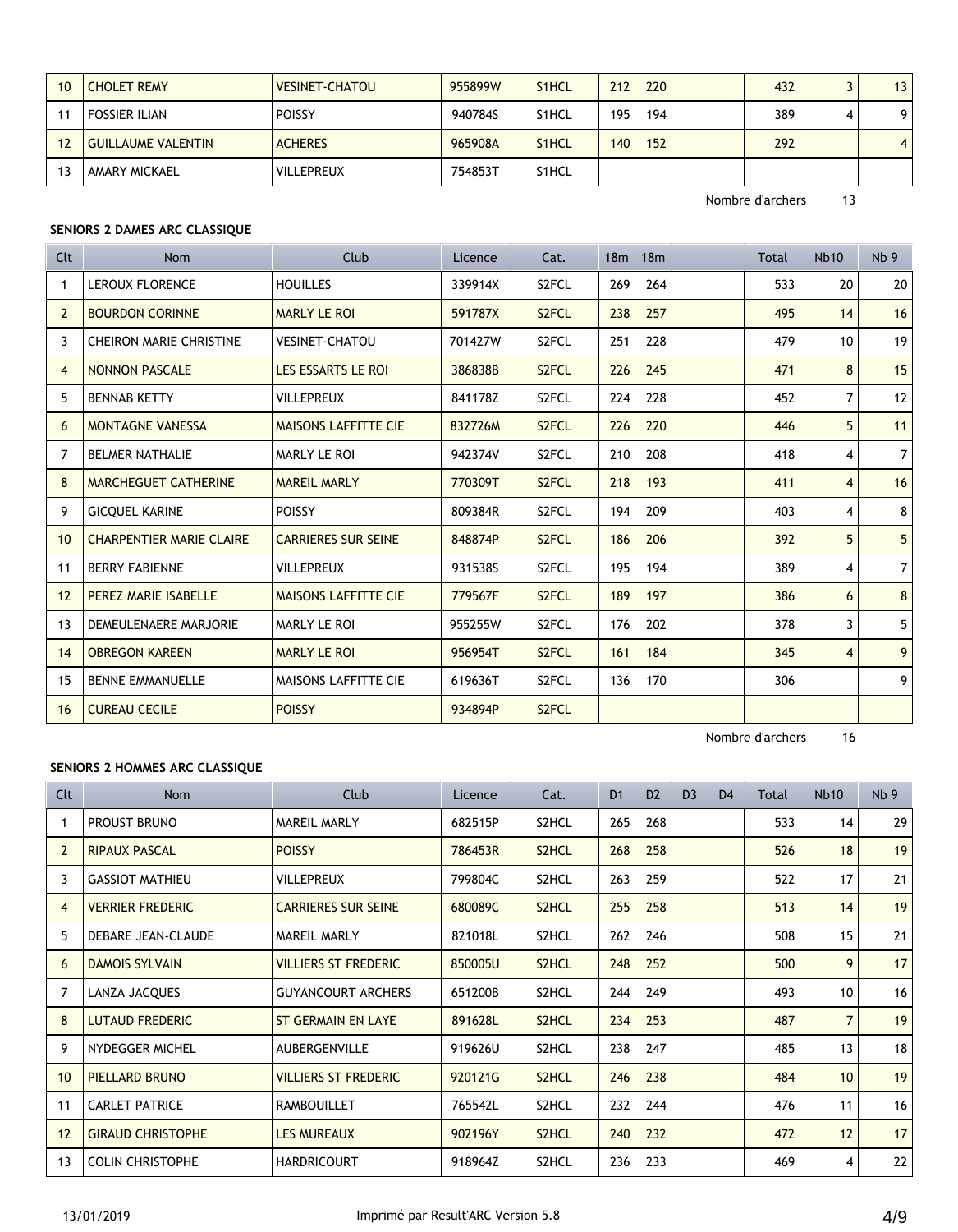| 14 | <b>PROYART THIERRY</b>   | <b>LES MUREAUX</b>          | 810040D | S <sub>2</sub> HCL | 233 | 229 |  | 462 | 5              | 17             |
|----|--------------------------|-----------------------------|---------|--------------------|-----|-----|--|-----|----------------|----------------|
| 15 | <b>PARISOT PATRICK</b>   | <b>LES MUREAUX</b>          | 809377H | S2HCL              | 227 | 226 |  | 453 | 3              | 14             |
| 16 | <b>SANDRIN DAVID</b>     | <b>MANTES LA JOLIE</b>      | 869054Z | S <sub>2</sub> HCL | 223 | 225 |  | 448 | 6              | 19             |
| 17 | <b>GALLELLI BRUNO</b>    | <b>VILLIERS ST FREDERIC</b> | 885970L | S2HCL              | 221 | 226 |  | 447 | 6              | 12             |
| 18 | <b>BÉCHU FRÉDÉRIC</b>    | <b>VESINET-CHATOU</b>       | 806742U | S <sub>2</sub> HCL | 223 | 217 |  | 440 | 6              | 13             |
| 19 | DE LA ROCHEBROCHARD RAOU | ST GERMAIN EN LAYE          | 925655X | S <sub>2</sub> HCL | 198 | 228 |  | 426 | 5              | 12             |
| 20 | <b>CASSAGNE RICHARD</b>  | <b>AUBERGENVILLE</b>        | 912428V | S <sub>2</sub> HCL | 218 | 207 |  | 425 | 8              | 14             |
| 21 | <b>FOSSIER PHILIPPE</b>  | <b>POISSY</b>               | 940789X | S2HCL              | 197 | 213 |  | 410 | 6              | 10             |
| 22 | <b>MARTIN FABRICE</b>    | <b>MAREIL MARLY</b>         | 943857G | S <sub>2</sub> HCL | 205 | 204 |  | 409 | 8              | 5              |
| 23 | <b>GACON GILLES</b>      | ST GERMAIN EN LAYE          | 928427K | S2HCL              | 180 | 200 |  | 380 | $\overline{7}$ | 6              |
| 24 | <b>AKLI OLIVIER</b>      | <b>VILLEPREUX</b>           | 689986K | S <sub>2</sub> HCL | 225 | 141 |  | 366 | 5              | 10             |
| 25 | <b>OBREGON PEDRO</b>     | MARLY LE ROI                | 952730B | S2HCL              | 189 | 175 |  | 364 | 4              | 4              |
| 26 | <b>HAMIMI SOFIANE</b>    | <b>ACHERES</b>              | 947575Y | S <sub>2</sub> HCL | 174 | 187 |  | 361 | $\overline{4}$ | $\overline{7}$ |
| 27 | <b>DEBRUN FRANCK</b>     | <b>ACHERES</b>              | 973676U | S2HCL              | 189 | 171 |  | 360 |                | 5              |
| 28 | <b>BOIZIER THOMAS</b>    | <b>COIGNIERES</b>           | 885550E | S <sub>2</sub> HCL | 194 | 162 |  | 356 | 3              | $\overline{7}$ |
| 29 | <b>GOURNAY EMMANUEL</b>  | <b>VILLEPREUX</b>           | 888414T | S <sub>2</sub> HCL | 176 | 174 |  | 350 | 4              | 8              |
| 30 | <b>LEAL OLIVIER</b>      | <b>VILLIERS ST FREDERIC</b> | 909621U | S <sub>2</sub> HCL | 183 | 158 |  | 341 | $\overline{7}$ | $\overline{3}$ |
| 31 | <b>ROUET VINCENT</b>     | <b>POISSY</b>               | 935915Z | S <sub>2</sub> HCL | 231 |     |  | 231 | $\mathbf{1}$   | $\overline{7}$ |
| 32 | <b>GHORAB BADIE</b>      | <b>POISSY</b>               | 791067F | S <sub>2</sub> HCL | 48  |     |  | 48  |                | $\mathbf{1}$   |

## **SENIORS 3 DAMES ARC CLASSIQUE**

| Clt            | <b>Nom</b>                | Club                        | Licence | Cat.  | 18 <sub>m</sub> | 18 <sub>m</sub> |  | <b>Total</b> | <b>Nb10</b> | Nb <sub>9</sub> |
|----------------|---------------------------|-----------------------------|---------|-------|-----------------|-----------------|--|--------------|-------------|-----------------|
|                | <b>GRACCO SYLVIANE</b>    | <b>HOUILLES</b>             | 657339Z | S3FCL | 234             | 253             |  | 487          | 17          | 16              |
| $\overline{2}$ | <b>FERRETTI JOSETTE</b>   | <b>COIGNIERES</b>           | 728536M | S3FCL | 225             | 226             |  | 451          | 6           | 15              |
|                | THERET MARTINE            | <b>MONTESSON</b>            | 730765K | S3FCL | 214             | 236             |  | 450          | 6           | 14              |
| $\overline{4}$ | <b>LOISEAU SYLVIE</b>     | MONTIGNY LE BRETONNEUX      | 808430D | S3FCL | 224             | 201             |  | 425          | 8           | 9 <sup>1</sup>  |
| 5              | <b>SCHOEN NICOLE</b>      | LES ESSARTS LE ROI          | 861492E | S3FCL | 210             | 215             |  | 425          | 6           | 8 <sup>1</sup>  |
| 6              | <b>THOMAS GHISLAINE</b>   | <b>MAISONS LAFFITTE CIE</b> | 955403G | S3FCL | 200             | 211             |  | 411          | 3           | 10 <sup>1</sup> |
|                | <b>BRUNO DANY</b>         | <b>POISSY</b>               | 336432M | S3FCL | 170             | 214             |  | 384          | 5           | 12              |
| 8              | <b>BOIZIER MARIE-ROSE</b> | <b>COIGNIERES</b>           | 823251N | S3FCL | 147             | 112             |  | 259          | 3           | 2 <sup>1</sup>  |

Nombre d'archers 8

#### **SENIORS 3 HOMMES ARC CLASSIQUE**

| Clt            | <b>Nom</b>              | Club                          | Licence | Cat.  | 18 <sub>m</sub> | 18m |  | <b>Total</b> | <b>Nb10</b> | Nb <sub>9</sub> |
|----------------|-------------------------|-------------------------------|---------|-------|-----------------|-----|--|--------------|-------------|-----------------|
|                | DEZANNEAU PATRICK       | <b>CONFLANS SAINTE-HONORI</b> | 325103Y | S3HCL | 275             | 276 |  | 551          | 22          | 27              |
|                | <b>GUDIN MICHEL</b>     | <b>SURESNES</b>               | 894888E | S3HCL | 262             | 263 |  | 525          | 20          | 19 <sub>1</sub> |
|                | PHELIPPEAU PATRICK      | <b>POISSY</b>                 | 229134J | S3HCL | 259             | 262 |  | 521          | 14          | 23              |
| $\overline{4}$ | SHERRY DAVID            | <b>VILLIERS ST FREDERIC</b>   | 812149W | S3HCL | 252             | 255 |  | 507          | 102         | 24              |
|                | <b>BIRON GILLES</b>     | <b>POISSY</b>                 | 883792U | S3HCL | 239             | 268 |  | 507          | 14          | 21              |
| 6              | <b>ENTEN JEAN MARIE</b> | <b>RAMBOUILLET</b>            | 865454L | S3HCL | 259             | 231 |  | 490          | 12          | 16              |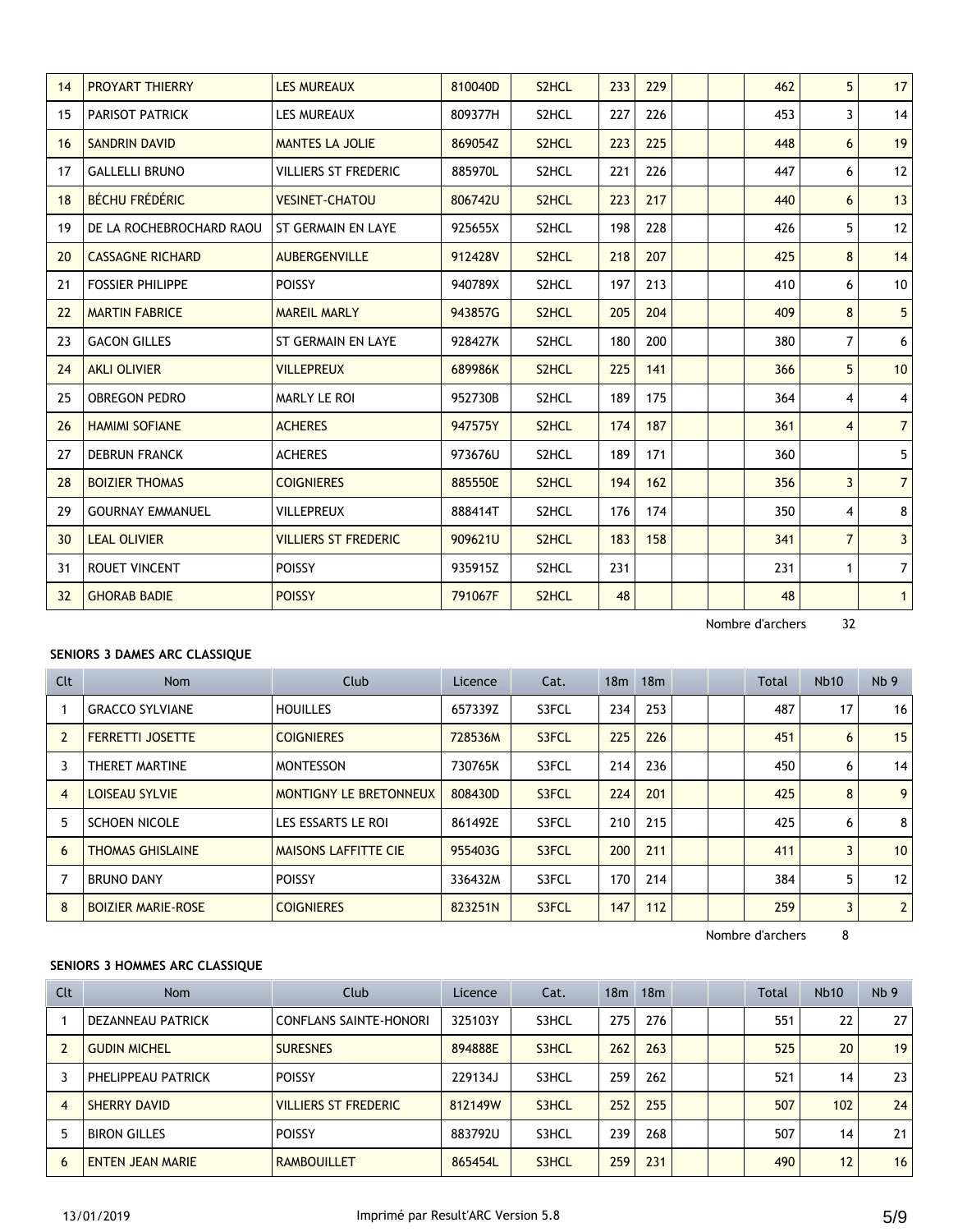| $\overline{7}$ | <b>SCHLICK MARTIAL</b>      | <b>HOUILLES</b>             | 457958F | S3HCL | 238 | 251 |  | 489 | 12             | 11             |
|----------------|-----------------------------|-----------------------------|---------|-------|-----|-----|--|-----|----------------|----------------|
| 8              | <b>DOMINIQUE PHILIPPE</b>   | <b>ELANCOURT</b>            | 417840Z | S3HCL | 231 | 256 |  | 487 | 10             | 16             |
| 9              | <b>HARDRE DENYS</b>         | MARLY LE ROI                | 721511B | S3HCL | 240 | 240 |  | 480 | 5              | 25             |
| 10             | <b>BOUCHÉ CHRISTIAN</b>     | <b>CARRIERES SUR SEINE</b>  | 843284N | S3HCL | 237 | 240 |  | 477 | 8              | 15             |
| 11             | MOSNIER MICHEL              | <b>BUC</b>                  | 863075A | S3HCL | 243 | 233 |  | 476 | 6              | 15             |
| 12             | <b>PAUMMIER JEAN-MARC</b>   | <b>MARLY LE ROL</b>         | 881534P | S3HCL | 233 | 242 |  | 475 | 10             | 14             |
| 13             | <b>VILLETTE JEAN CLAUDE</b> | <b>MANTES LA JOLIE</b>      | 805331K | S3HCL | 245 | 228 |  | 473 | 11             | 15             |
| 14             | <b>HERMANN PHILIPPE</b>     | <b>POISSY</b>               | 436752F | S3HCL | 236 | 236 |  | 472 | 8              | 19             |
| 15             | <b>SCHOEN YVES</b>          | LES ESSARTS LE ROI          | 858692L | S3HCL | 222 | 245 |  | 467 | 10             | 14             |
| 16             | <b>DESCHAMPS DIDIER</b>     | <b>POISSY</b>               | 352844B | S3HCL | 236 | 221 |  | 457 | $\overline{7}$ | 14             |
| 17             | <b>LATOUR CLAUDE</b>        | <b>HARDRICOURT</b>          | 889233H | S3HCL | 204 | 243 |  | 447 | 10             | 15             |
| 18             | <b>CRENN FRANCOIS</b>       | <b>HARDRICOURT</b>          | 889227B | S3HCL | 208 | 238 |  | 446 | 8              | 10             |
| 19             | <b>SALL MICHEL</b>          | <b>COIGNIERES</b>           | 424814E | S3HCL | 211 | 227 |  | 438 | $\overline{7}$ | $\overline{7}$ |
| 20             | <b>WILLIAME FABIEN</b>      | <b>MAISONS LAFFITTE CIE</b> | 460544S | S3HCL | 204 | 230 |  | 434 | $\overline{4}$ | 15             |
| 21             | <b>BOARI DAVIDE</b>         | <b>VILLEPREUX</b>           | 747894D | S3HCL | 206 | 227 |  | 433 | 8              | 9              |
| 22             | <b>BELLENGUEZ BRUNO</b>     | <b>MAISONS LAFFITTE CIE</b> | 853426M | S3HCL | 191 | 221 |  | 412 | $\overline{2}$ | 14             |
| 23             | OHEIX CHRISTIAN             | <b>LES MUREAUX</b>          | 760184M | S3HCL | 214 | 184 |  | 398 | 3              | 6              |
| 24             | <b>NEVEU GEORGES</b>        | <b>LES MUREAUX</b>          | 253762D | S3HCL | 190 | 206 |  | 396 | 5              | 8              |
| 25             | TRAMONI JEAN-LUC            | MONTIGNY LE BRETONNEUX      | 936295M | S3HCL | 182 | 211 |  | 393 | $\mathbf{2}$   | 9              |
| 26             | <b>RENARD PHILIPPE</b>      | <b>MARLY LE ROI</b>         | 444628S | S3HCL | 199 | 192 |  | 391 | $\overline{2}$ | 10             |
| 27             | DE RIDDER JACKY             | MANTES LA JOLIE             | 760993S | S3HCL | 187 | 156 |  | 343 | $\mathbf{1}$   | 5              |
| 28             | <b>MATHIS ALAIN</b>         | <b>VESINET-CHATOU</b>       | 937336U | S3HCL | 124 | 118 |  | 242 |                | $\overline{2}$ |
| 29             | <b>GUIGUE JACQUES</b>       | <b>VESINET-CHATOU</b>       | 913970W | S3HCL | 125 | 97  |  | 222 | $\mathbf{1}$   | $\mathbf{1}$   |
| 30             | <b>MOI PASCAL</b>           | <b>HARDRICOURT</b>          | 710058C | S3HCL |     |     |  |     |                |                |
|                |                             |                             |         |       |     |     |  |     |                |                |

#### **CADETTES DAMES ARC A POULIES**

| <b>Clt</b> | Nom            | Club          | Licence | Cat. | 18 <sub>m</sub> | 18 <sub>m</sub> |  | <b>Total</b> | <b>Nb10</b> | N <sub>b</sub> 9 |
|------------|----------------|---------------|---------|------|-----------------|-----------------|--|--------------|-------------|------------------|
|            | ELIZA<br>LUCAS | <b>POISSY</b> | 860782H | CFCO | 194             | 97              |  | 391          |             | ر .              |

Nombre d'archers 1

#### **CADETS HOMMES ARC A POULIES**

| $\sim$<br>uu | Nom                    | ∟lub           | Licence | Cat. | 18m         | 18m |  | <b>Total</b> | <b>Nb10</b> | Nb <sub>9</sub>     |
|--------------|------------------------|----------------|---------|------|-------------|-----|--|--------------|-------------|---------------------|
|              | <b>SCHEPENS ROMAIN</b> | <b>ACHERES</b> | 889784G | снсо | つらら<br>ر ر_ | 259 |  | 514          |             | $\sim$ $\sim$<br>ےر |

Nombre d'archers 1

#### **JUNIORS DAMES ARC A POULIES**

| $\Gamma$<br><b>UU</b> | <b>Nom</b>                 | ∟lub           | Licence     | $\overline{\phantom{a}}$<br>cal. | 18 <sub>m</sub> | 18m        |  | <b>Total</b> | Nb10 | Nb <sub>5</sub> |
|-----------------------|----------------------------|----------------|-------------|----------------------------------|-----------------|------------|--|--------------|------|-----------------|
|                       | <b>SCHEFFMANN HONORINE</b> | <b>ACHERES</b> | 159D<br>841 | JFCO                             | 263             | 272<br>LIL |  | 535          |      | 42              |

Nombre d'archers 1

# **JUNIORS HOMMES ARC A POULIES**

| $\sim$<br><b>CIL</b> | Nom | Llub | Licence | $\sim$<br>Cal. | 18 <sub>m</sub> | 18m | Total | Nb <sub>10</sub> | <b>Nb</b> |
|----------------------|-----|------|---------|----------------|-----------------|-----|-------|------------------|-----------|
|                      |     |      |         |                |                 |     |       |                  |           |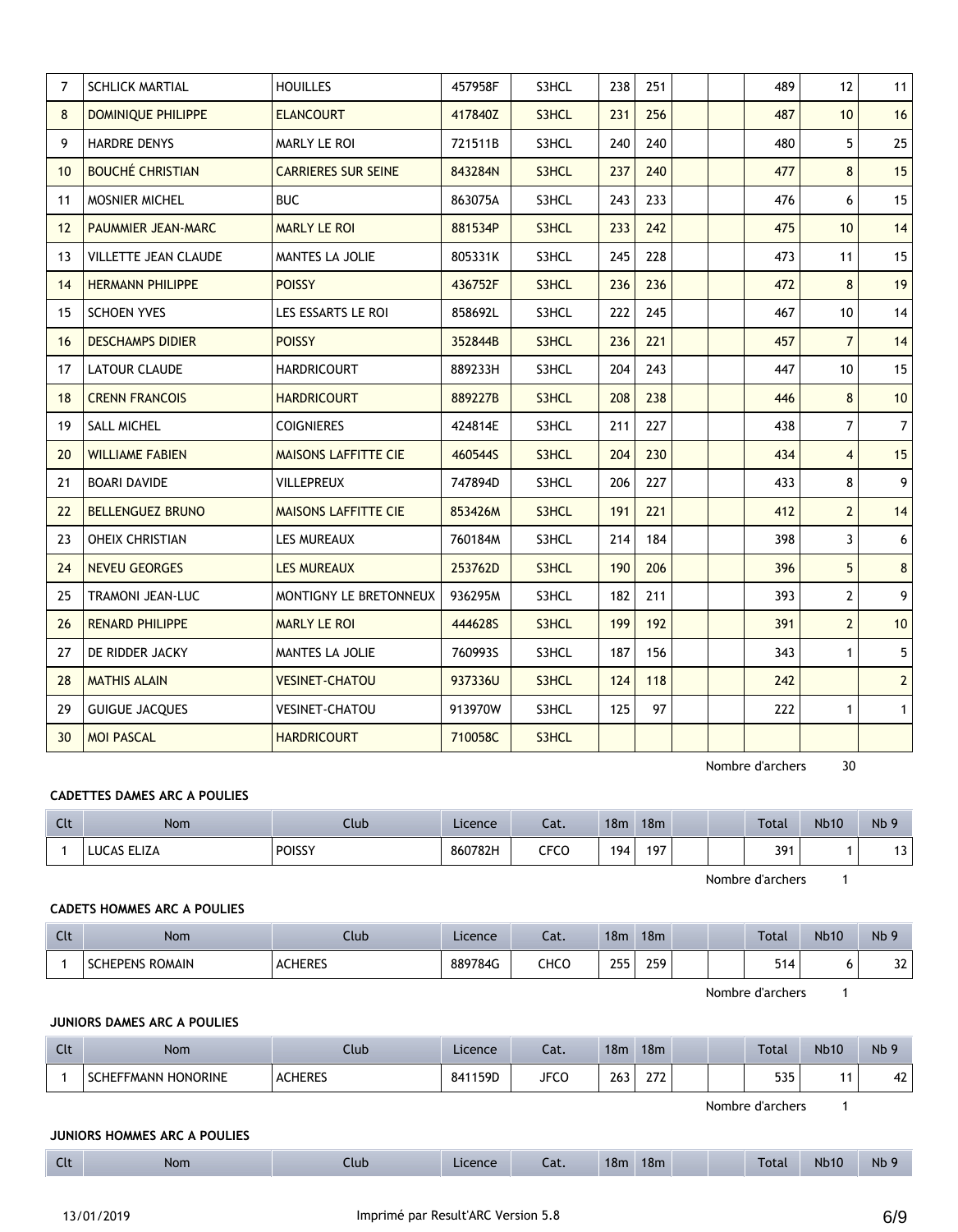| $\rightarrow -$<br>~~<br>$H^{\prime}$<br>DE<br>$L$ HERF $^{\prime}$<br>וור<br>868681⊾<br>$\angle 36$<br><b>AN .YAN</b><br>$\mathbf{u}$<br>$\mathbf{A}$<br>71<br>JUCO<br>в.<br>, ד<br>-<br>--<br>$\sim$<br>. |
|-------------------------------------------------------------------------------------------------------------------------------------------------------------------------------------------------------------|
|-------------------------------------------------------------------------------------------------------------------------------------------------------------------------------------------------------------|

#### **SENIORS 1 DAMES ARC A POULIES**

| Clt | <b>Nom</b>          | Club           | Licence | Cat.               | 18 <sub>m</sub> | 18 <sub>m</sub> |  | Total | <b>Nb10</b> | Nb <sub>9</sub> |
|-----|---------------------|----------------|---------|--------------------|-----------------|-----------------|--|-------|-------------|-----------------|
|     | <b>HERVE SANDRA</b> | DRAVEIL SENART | 765740B | S1FCO              | 288             | 291             |  | 579   | 39          | 21              |
|     | PEREZ DELPHINE      | <b>POISSY</b>  | 910329N | S <sub>1</sub> FCO | 271             | 271             |  | 542   |             | 42              |
|     | TONELLATO VIVIANE   | <b>ACHERES</b> | 865303X | S1FCO              | 210             | 243             |  | 453   |             | 24 <sup>1</sup> |

Nombre d'archers 3

#### **SENIORS 1 HOMMES ARC A POULIES**

| Clt            | <b>Nom</b>                | Club                        | Licence | Cat.                           | 18 <sub>m</sub> | 18m |  | <b>Total</b> | Nb10 | Nb <sub>9</sub> |
|----------------|---------------------------|-----------------------------|---------|--------------------------------|-----------------|-----|--|--------------|------|-----------------|
|                | <b>DELOBELLE FABIEN</b>   | <b>RUEIL MALMAISON STAR</b> | 300680B | S <sub>1</sub> HCO             | 299             | 297 |  | 596          | 56   | 4               |
|                | <b>PEINEAU SEBASTIEN</b>  | <b>RUEIL MALMAISON STAR</b> | 349225T | S <sub>1</sub> HCO             | 295             | 295 |  | 590          | 50   | 10              |
|                | <b>LALIN FLORENT</b>      | <b>CARRIERES SUR SEINE</b>  | 719151L | S <sub>1</sub> HCO             | 282             | 277 |  | 559          | 19   | 40              |
| $\overline{4}$ | <b>BERY DAMIEN</b>        | <b>TRAPPES</b>              | 463742T | S <sub>1</sub> H <sub>CO</sub> | 274             | 274 |  | 548          | 21   | 36              |
| 5              | <b>BLANCHARD JONATHAN</b> | <b>VILLEPREUX</b>           | 661052K | S <sub>1</sub> HCO             | 174             | 200 |  | 374          |      | 16              |

Nombre d'archers 5

#### **SENIORS 2 DAMES ARC A POULIES**

| Clt            | Nom                      | Club                   | Licence | Cat.               | 18 <sub>m</sub> | 18m |  | <b>Total</b> | <b>Nb10</b> | Nb <sub>9</sub> |
|----------------|--------------------------|------------------------|---------|--------------------|-----------------|-----|--|--------------|-------------|-----------------|
|                | <b>COUPE EMILIE</b>      | MONTIGNY LE BRETONNEUX | 874507B | S <sub>2</sub> FCO | 280             | 280 |  | 560          | 21          | 38              |
|                | <b>NAVET NADINE</b>      | <b>ELANCOURT</b>       | 456675L | S <sub>2</sub> FCO | 270             | 275 |  | 545          | 11          | 45              |
|                | <b>CLAUSSE VERONIQUE</b> | LES MUREAUX            | 456545V | S <sub>2</sub> FCO | 272             | 262 |  | 534          | 14          | 35              |
| $\overline{4}$ | DE LOBEL MAHY CHRISTINE  | <b>VIROFLAY</b>        | 883967J | S <sub>2</sub> FCO | 264             | 248 |  | 512          | 6           | 38              |
|                | <b>GUILLON MARLENE</b>   | LES MUREAUX            | 634156A | S <sub>2</sub> FCO |                 |     |  |              |             |                 |

Nombre d'archers 5

#### **SENIORS 2 HOMMES ARC A POULIES**

| Clt            | Nom                      | Club                          | Licence | Cat.                           | D <sub>1</sub> | D <sub>2</sub> | D <sub>3</sub> | D <sub>4</sub> | Total | <b>Nb10</b> | Nb <sub>9</sub> |
|----------------|--------------------------|-------------------------------|---------|--------------------------------|----------------|----------------|----------------|----------------|-------|-------------|-----------------|
|                | <b>COUPE MATHIEU</b>     | MONTIGNY LE BRETONNEUX        | 874510E | S <sub>2</sub> HCO             | 282            | 285            |                |                | 567   | 28          | 31              |
| $\overline{2}$ | <b>SANTOS EDUARDO</b>    | <b>POISSY</b>                 | 793029N | S <sub>2</sub> HC <sub>O</sub> | 282            | 285            |                |                | 567   | 27          | 33              |
| 3              | SANCHEZ GOMEZ MIGUEL     | <b>POISSY</b>                 | 311266H | S2HCO                          | 281            | 283            |                |                | 564   | 25          | 34              |
| 4              | <b>DEVOITIN FRANCK</b>   | <b>VILLEPREUX</b>             | 358003J | S <sub>2</sub> H <sub>CO</sub> | 279            | 284            |                |                | 563   | 23          | 37              |
| 5              | <b>TOURNAY JEROME</b>    | <b>POISSY</b>                 | 315935H | S2HCO                          | 281            | 281            |                |                | 562   | 23          | 36              |
| 6              | <b>DROIN BERNARD</b>     | <b>VILLEPREUX</b>             | 724723T | S <sub>2</sub> H <sub>CO</sub> | 281            | 273            |                |                | 554   | 17          | 40              |
| 7              | <b>BOUVIER DIDIER</b>    | <b>BUC</b>                    | 632560R | S2HCO                          | 281            | 272            |                |                | 553   | 23          | 39              |
| 8              | <b>RIVARD GILLES</b>     | <b>SURESNES</b>               | 600644Z | S <sub>2</sub> HC <sub>O</sub> | 275            | 277            |                |                | 552   | 14          | 44              |
| 9              | <b>GUILLON FREDERIC</b>  | LES MUREAUX                   | 634162G | S2HCO                          | 279            | 272            |                |                | 551   | 21          | 30              |
| 10             | <b>CREPIN PHILIPPE</b>   | <b>LES MUREAUX</b>            | 291082U | S <sub>2</sub> H <sub>CO</sub> | 279            | 272            |                |                | 551   | 19          | 34              |
| 11             | <b>CHECLAIR PHILIPPE</b> | <b>CONFLANS SAINTE-HONORI</b> | 817757S | S <sub>2</sub> HCO             | 270            | 279            |                |                | 549   | 13          | 43              |
| 12             | <b>LAURENT EDOUARD</b>   | <b>CONFLANS SAINTE-HONORI</b> | 635965S | S <sub>2</sub> H <sub>CO</sub> | 275            | 273            |                |                | 548   | 12          | 44              |
| 13             | <b>LAMBERT MARC</b>      | VOISINS LE BRETONNEUX         | 383294Z | S <sub>2</sub> HCO             | 271            | 273            |                |                | 544   | 15          | 38              |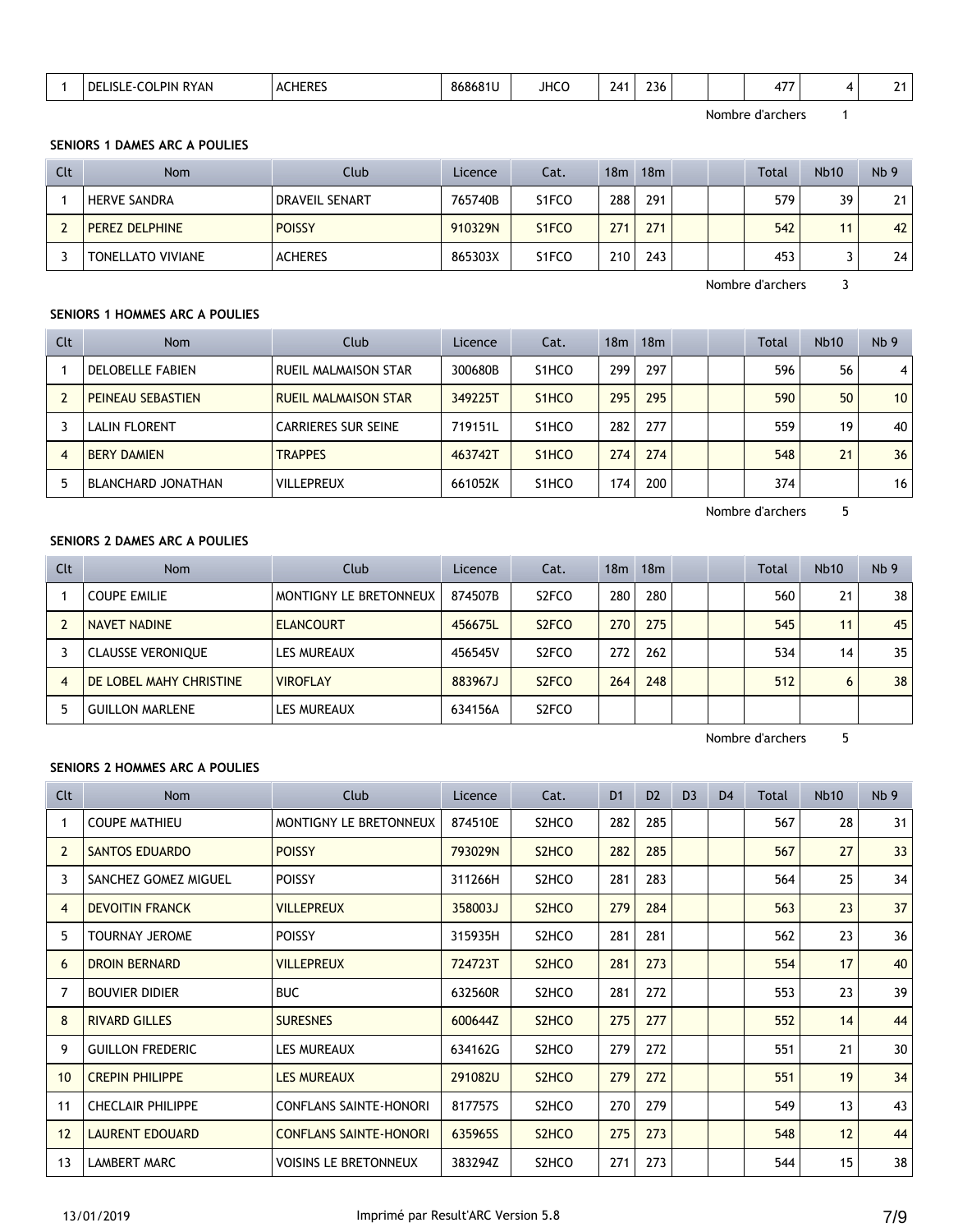| 14 | <b>COURAULT CHRISTOPHE</b> | <b>LES MUREAUX</b>    | 670990M | S <sub>2</sub> H <sub>CO</sub> | 267 | 273 |  | 540 | 16 | 36 |
|----|----------------------------|-----------------------|---------|--------------------------------|-----|-----|--|-----|----|----|
| 15 | DE LOBEL MAHY ANTOINE      | <b>VIROFLAY</b>       | 789941G | S2HCO                          | 262 | 272 |  | 534 | 16 | 33 |
| 16 | <b>SALTRE OLIVIER</b>      | <b>CHAVILLE</b>       | 814973R | S <sub>2</sub> H <sub>CO</sub> | 263 | 267 |  | 530 |    | 38 |
| 17 | LIEVEAUX OLIVIER           | <b>VESINET-CHATOU</b> | 886063M | S <sub>2</sub> HCO             | 260 | 263 |  | 523 | 8  | 37 |
| 18 | <b>LUCAS BRUNO</b>         | <b>POISSY</b>         | 883788P | S <sub>2</sub> H <sub>CO</sub> | 260 | 263 |  | 523 |    | 37 |
| 19 | RUIZ OLIVIER               | MAISONS LAFFITTE CIE  | 863010E | S2HCO                          | 259 | 193 |  | 452 |    | 23 |
| 20 | <b>DURUISSEAU GAUTHIER</b> | <b>VIROFLAY</b>       | 839082W | S <sub>2</sub> H <sub>CO</sub> | 18  |     |  | 18  |    |    |

## **SENIORS 3 DAMES ARC A POULIES**

| $\sim$<br>นเ | <b>Nom</b>        | Llub              | Licence | $\sim$<br>cal. | 18 <sub>m</sub> | 18m                         |  | Total | <b>Nb10</b> | Nb <sub>9</sub> |
|--------------|-------------------|-------------------|---------|----------------|-----------------|-----------------------------|--|-------|-------------|-----------------|
|              | PRIEUR BERNADETTE | <b>VILLEPREUX</b> | 048443F | S3FCO          | 262             | $\sim$ $\rightarrow$<br>274 |  | 536   |             | ٠<br>40.        |

Nombre d'archers 1

## **SENIORS 3 HOMMES ARC A POULIES**

| Clt            | Nom                        | Club                         | Licence | Cat.  | 18m | 18 <sub>m</sub> |  | Total | <b>Nb10</b>    | Nb <sub>9</sub> |
|----------------|----------------------------|------------------------------|---------|-------|-----|-----------------|--|-------|----------------|-----------------|
|                | PRIEUR PHILIPPE            | VILLEPREUX                   | 044423L | S3HCO | 282 | 280             |  | 562   | 22             | 38              |
| $\overline{2}$ | <b>CHEYMOL PIERRE</b>      | <b>HOUILLES</b>              | 351562H | S3HCO | 282 | 276             |  | 558   | 22             | 34              |
| 3              | <b>BRUNO MARC</b>          | <b>POISSY</b>                | 336433N | S3HCO | 277 | 279             |  | 556   | 18             | 40              |
| $\overline{4}$ | <b>LACASA MICHEL</b>       | <b>POISSY</b>                | 862609U | S3HCO | 272 | 283             |  | 555   | 20             | 35              |
| 5              | <b>HUON GUY</b>            | <b>AUBERGENVILLE</b>         | 287684A | S3HCO | 278 | 277             |  | 555   | 18             | 39              |
| 6              | <b>PIERRE GILLES</b>       | <b>GUYANCOURT ARCHERS</b>    | 406702T | S3HCO | 272 | 274             |  | 546   | 18             | 38              |
| 7              | <b>WILMOUTH PHILIPPE</b>   | <b>BUC</b>                   | 443739A | S3HCO | 273 | 261             |  | 534   | 12             | 35              |
| 8              | <b>NGUYEN ALAIN</b>        | <b>VERSAILLES</b>            | 254106C | S3HCO | 261 | 269             |  | 530   | 5              | 43              |
| 9              | ROSSIGNOL DANIEL           | <b>MANTES LA JOLIE</b>       | 636436D | S3HCO | 259 | 265             |  | 524   | 9              | 38              |
| 10             | <b>DUVAL PASCAL</b>        | <b>VOISINS LE BRETONNEUX</b> | 596756Y | S3HCO | 256 | 261             |  | 517   | $\overline{7}$ | 33              |
| 11             | <b>OHEIX JEAN FRANCOIS</b> | <b>LES MUREAUX</b>           | 719269P | S3HCO |     |                 |  |       |                |                 |

Nombre d'archers 11

#### **JEUNES DAMES ARC NU**

| Clt | <b>Nom</b>           | Club                     | Licence | Cat.        | D <sub>1</sub> | D <sub>2</sub> | D <sub>3</sub> | D <sub>4</sub> | <b>Total</b> | <b>Nb10</b> | <b>N<sub>b</sub></b> |
|-----|----------------------|--------------------------|---------|-------------|----------------|----------------|----------------|----------------|--------------|-------------|----------------------|
|     | <b>DAUDIN CECILE</b> | <b>EPREUX</b><br>"VILLL. | 942960G | <b>CFBB</b> | 176            | 131            |                |                | 307          | -           |                      |

Nombre d'archers 1

#### **SENIORS DAMES ARC NU**

| Clt | <b>Nom</b>             | Club              | Licence | Cat.                            | 18m | 18m |  | <b>Total</b> | Nb10 | Nb <sub>9</sub> |
|-----|------------------------|-------------------|---------|---------------------------------|-----|-----|--|--------------|------|-----------------|
|     | <b>VICENS LUCIE</b>    | <b>HOUILLES</b>   | 688365Y | S3FBB                           | 229 | 208 |  | 437          | 8    | 12              |
|     | JOIN-LAMBERT ANNE-LEE  | <b>VILLEPREUX</b> | 747938B | S <sub>2</sub> F <sub>BB</sub>  | 157 | 165 |  | 322          |      | 6               |
|     | <b>CHAMBRAUD AGNES</b> | <b>ACHERES</b>    | 787284U | S <sub>2</sub> FBB              | 145 | 138 |  | 283          |      | 4               |
| 4   | <b>ABIVEN HELENE</b>   | <b>VILLEPREUX</b> | 942945R | S <sub>1</sub> F <sub>B</sub> B | 105 | 105 |  | 210          |      |                 |
|     | ROCHER MARTINE         | <b>VILLEPREUX</b> | 943157W | S3FBB                           | 69  | 80  |  | 149          |      |                 |

Nombre d'archers 5